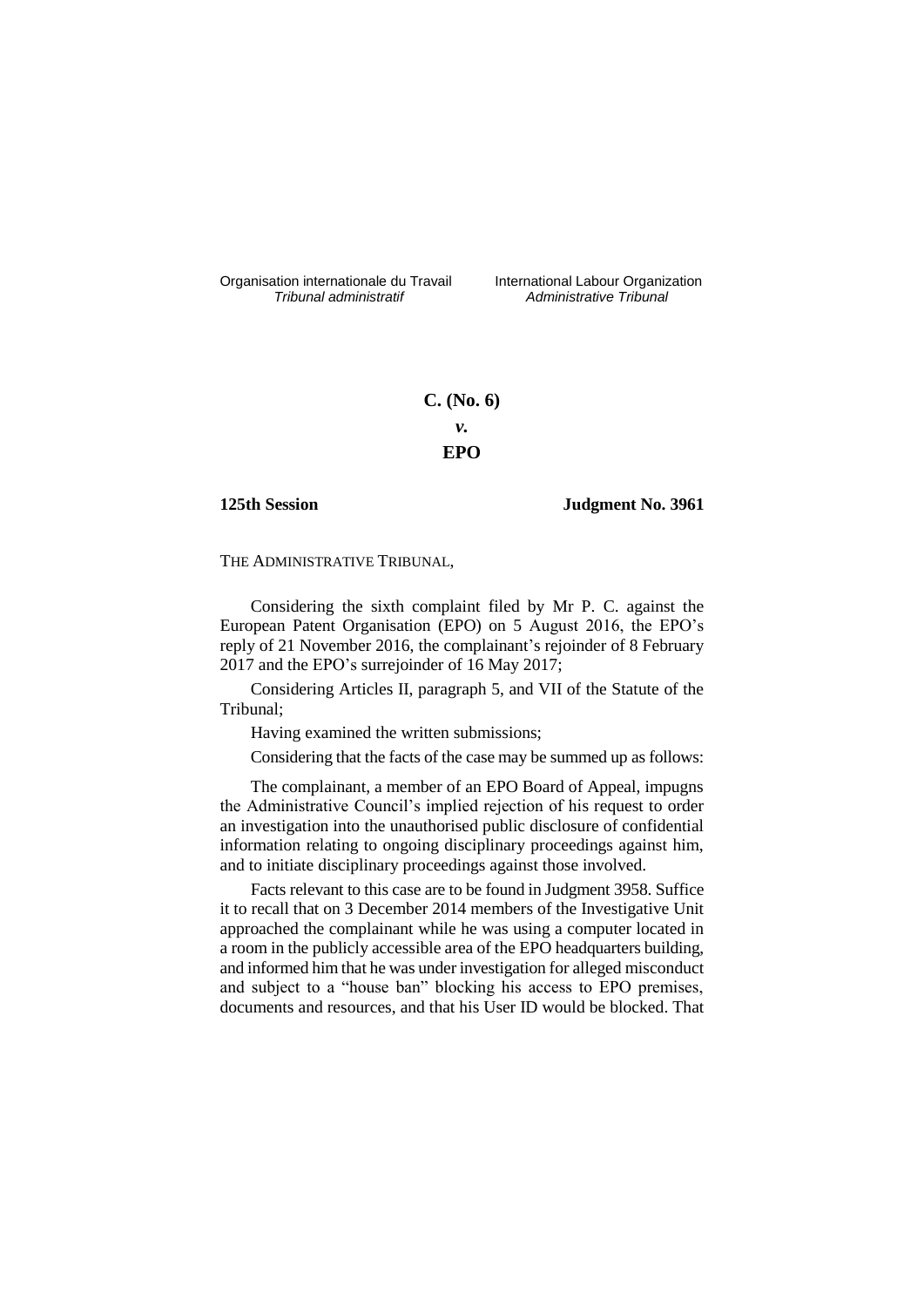same day the President of the Office issued on the Intranet "Communiqué No. 64" entitled "Anonymous defamation: EPO staff member apparently involved".

On 11 December 2014 the Administrative Council adopted decision CA/D 12/14 in which it decided, inter alia, to suspend the complainant on full pay with immediate effect until 31 March 2015, to maintain the house ban and the blocking of his User ID, to request him to hand over all EPO property in his possession, and to designate the Investigative Unit as the competent body to carry out the relevant investigation.

On 22 January 2015 the complainant filed a request for review of decision CA/D 12/14 but this request was rejected by a letter of 10 April 2015. That is the impugned decision in the complainant's third complaint to the Tribunal.

On 15 October 2015, at its  $145<sup>th</sup>$  meeting, the Administrative Council adopted decision CA/D 14/15 deciding, inter alia, to further maintain the complainant's suspension while reducing his salary by half until a final decision had been made in his case. On 18 November 2015 the complainant filed a request for review of decision CA/D 14/15 but this request was rejected by a letter of 18 March 2016. That is the impugned decision in the complainant's fifth complaint to the Tribunal.

Prior to that, by a letter of 26 March 2015, the complainant was informed of the Administrative Council's decision to initiate disciplinary proceedings against him while maintaining his suspension until the end of such proceedings. The Disciplinary Committee issued its opinion on 23 June 2015, concluding that the complainant had committed misconduct for which the appropriate sanction was dismissal pursuant to Article 93(2)(f) of the Service Regulations for permanent employees of the European Patent Office.

On 25 June 2015 the Administrative Council transmitted to the Enlarged Board of Appeal (EBoA) the Disciplinary Committee's opinion and requested it to make a proposal for the complainant's removal from office pursuant to Article 23(1) of the European Patent Convention and Article 12a of the EBoA Rules of Procedure (case 23 1/15). On 17 September 2015 the EBoA decided to reject the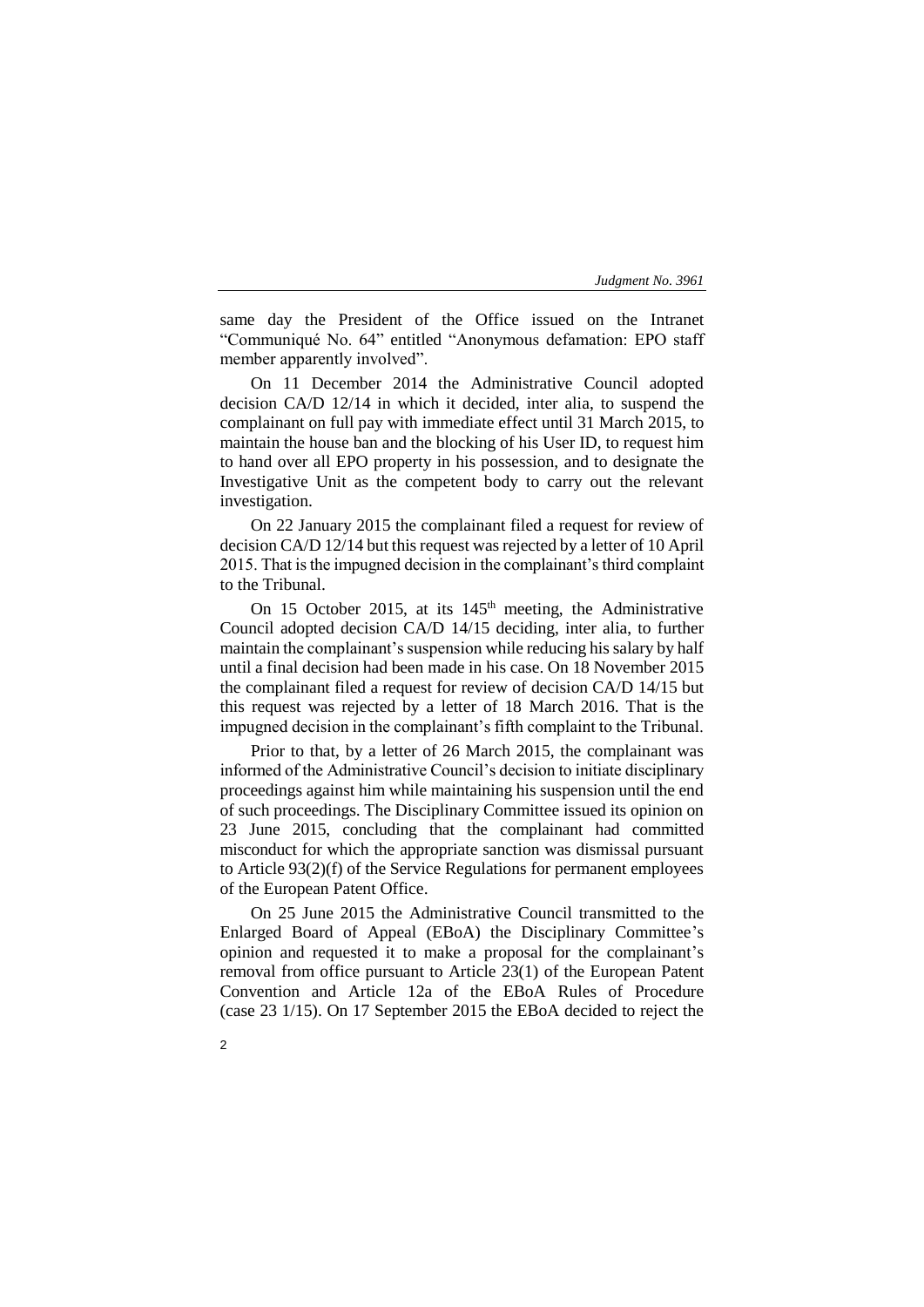Council's request for the complainant's removal from office as inadmissible.

In decision CA/D 14/15 of 15 October 2015, taken at the Administrative Council's 145<sup>th</sup> meeting, the Council also decided to submit a second request to the EBoA to make a proposal for the complainant's removal from office. That same day the Administrative Council issued on the EPO official website a communiqué summarising the aforementioned decision without identifying the complainant. On 16 October 2015 the President issued on the EPO Intranet an announcement to staff entitled "Defending our values. Unprecedented disciplinary case". In that announcement the President provided a summary of the ongoing disciplinary procedure against the complainant and of decision CA/D 14/15 again without identifying the complainant by name. Around the same time, a number of articles appeared in the Dutch and German press referring to the disciplinary proceedings pending against the complainant.

On 27 November 2015 the complainant submitted a request for a decision pursuant to Article 107(3) of the Service Regulations, asking the Administrative Council to order an investigation into the unauthorised public disclosure of confidential information, to initiate disciplinary proceedings against those involved and to award him moral and exemplary damages for the EPO's breach of its duty of care. Having received no response, on 26 February 2016 he filed a request for review against the Administrative Council's implied rejection of his 27 November request. This request for review went unanswered and on 15 August 2016 he filed the present complaint with the Tribunal, his sixth, impugning the Council's implied rejection of his 26 February 2016 request for review.

The complainant asks the Tribunal: (i) to set aside the impugned decision, that is, the Administrative Council's implied rejection on 16 May 2016 of his 26 February 2016 request for review; (ii) to also set aside the originally contested decision, that is, the Council's implied rejection on 16 February 2016 of his 27 November 2015 request; (iii) to order the Administrative Council to take appropriate corrective action in the matter; (iv) to instruct the President to order an independent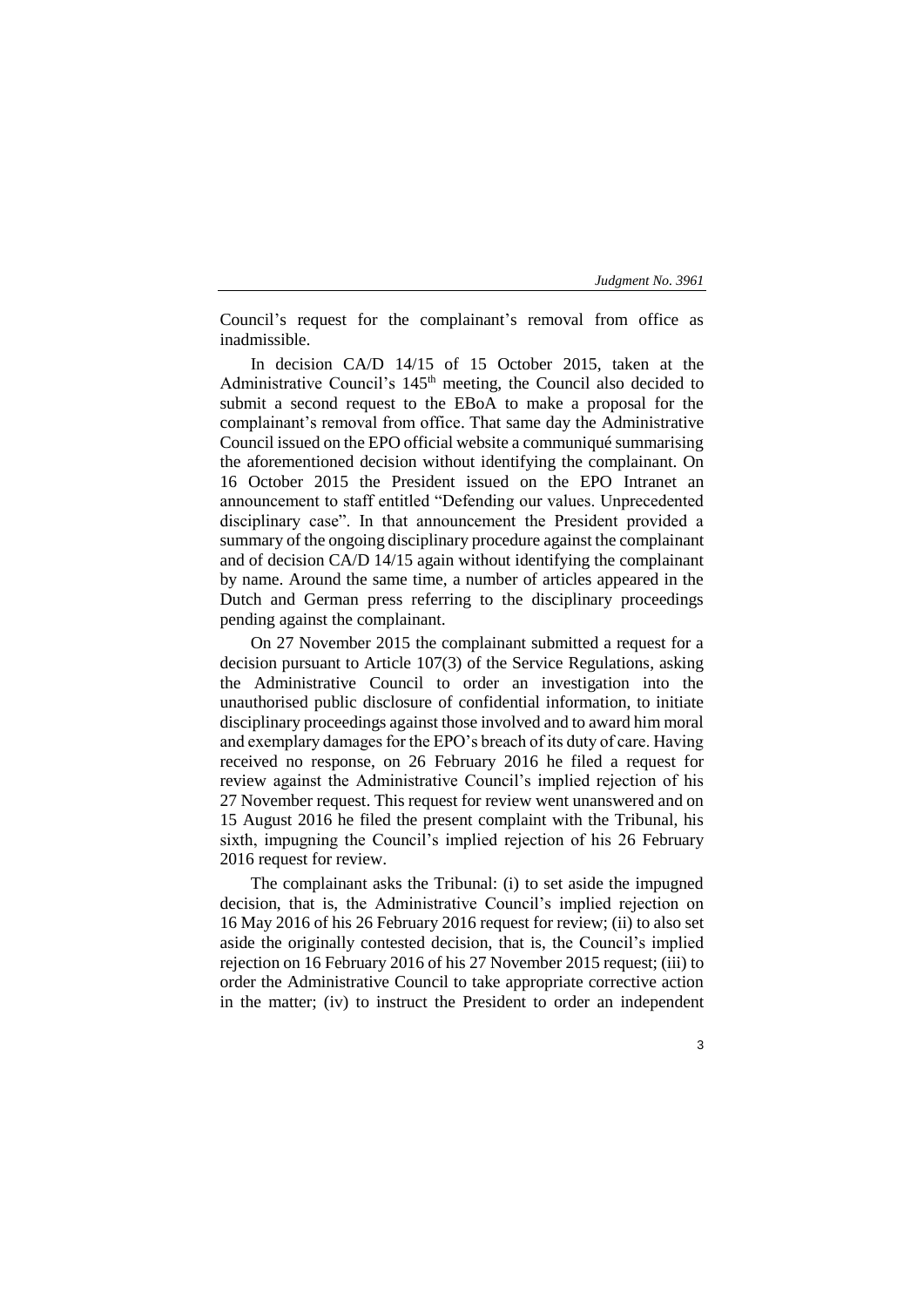investigation into the breach of confidentiality relating to the ongoing disciplinary proceedings against him; (v) to award him moral and exemplary damages in the amount of "one gross annual salary" for the EPO's failure to fulfil its duty of care toward him; (vi) to reimburse him all duly invoiced legal fees and costs; (vii) to award him interest on all amounts at the rate of 5 per cent per annum, from the date of his illegal suspension through the date that all amounts awarded are fully and completely paid; and (viii) to award him such other relief as the Tribunal deems just, necessary, appropriate and equitable.

The EPO requests that the Tribunal dismiss the complaint as irreceivable and, on a subsidiary basis, as unfounded. In view of the fact that the complainant has unnecessarily multiplied proceedings in respect of a single disciplinary procedure that has not yet been completed, it requests the Tribunal to consider whether he should bear part of the costs incurred by the EPO in these proceedings.

# CONSIDERATIONS

1. In the present complaint, his sixth, the complainant impugns the Administrative Council's implied rejection on 16 May 2016 of his 26 February 2016 request for review. That request for review was directed against the implied rejection on 16 February 2016 of his 27 November 2015 request that the Administrative Council investigate the alleged unauthorized disclosure of confidential information relating to the ongoing disciplinary procedure against him and that it initiate disciplinary proceedings against those involved.

The complainant submits that following the Administrative Council's  $145<sup>th</sup>$  meeting on 15 October 2015, a number of articles appeared in the Dutch and German press, which disclosed confidential information relating to the ongoing disciplinary proceedings being conducted against him. He states that the matter was reported in a manner that undermined the presumption of innocence and which was clearly prejudicial to him. In his request of 27 November 2015, the complainant asked the Administrative Council to "take appropriate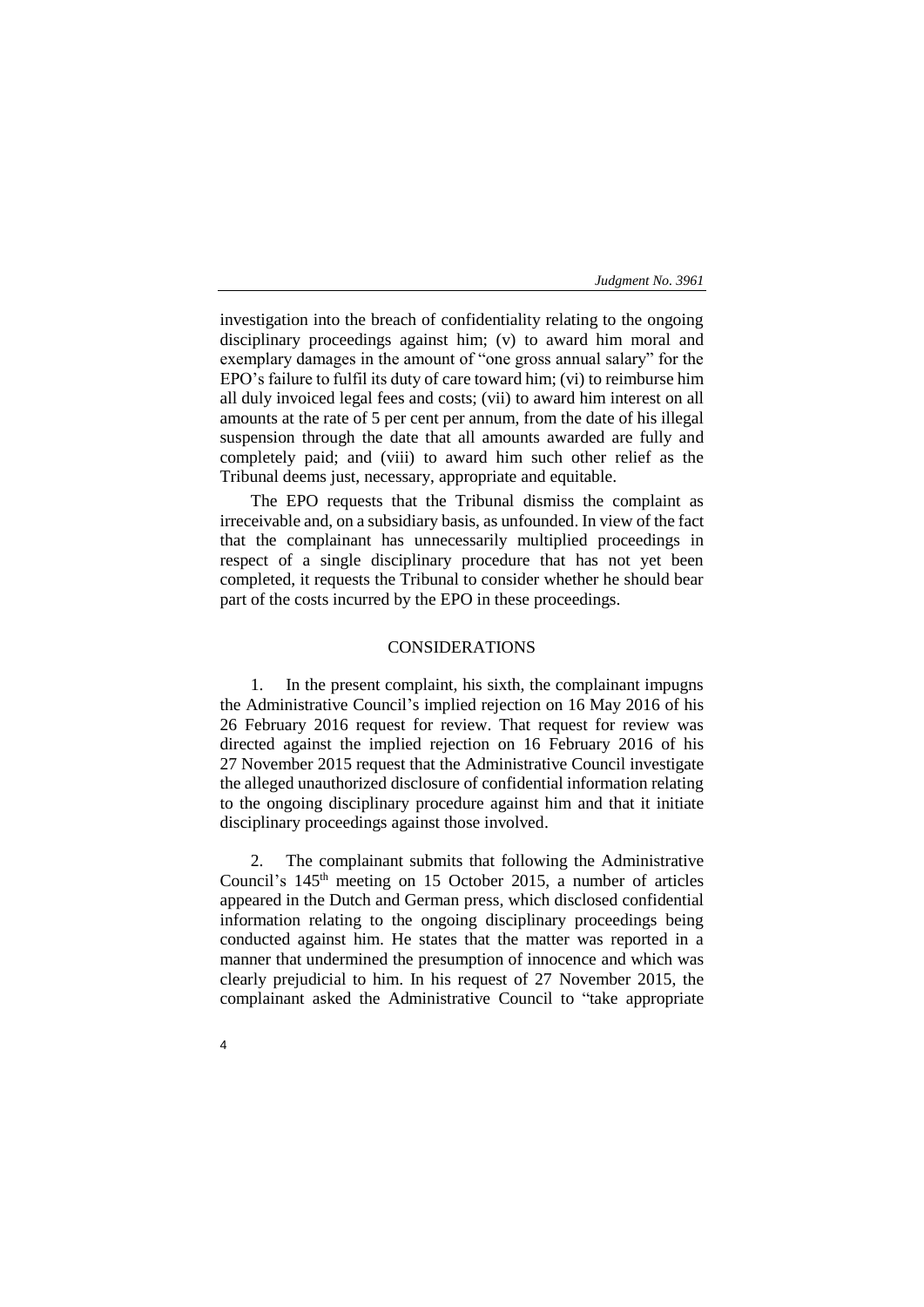measures" to investigate the unauthorized disclosure of information to the press, and noted that there was evidence indicating the involvement in the matter of senior officials of the Administration, including members appointed by the Administrative Council. As no mention of the issue was recorded in the Agenda for the Council's  $146<sup>th</sup>$  meeting on 16-17 December 2015, the complainant submitted on 26 February 2016 a request for review of the implied rejection of his 27 November request. Having again received no response, this time to the 26 February request for review, he filed the present complaint with the Tribunal, his sixth, and asked the Tribunal to hold oral hearings.

3. The grounds for review of the complaint are that the complainant was adversely affected by the following: articles that appeared in the press, an official Communiqué posted on the EPO official website, and an announcement to staff issued on the EPO Intranet by the President of the Office, which mentioned that a member of a Board of Appeal was suspected of being involved in a campaign of defamation against the Organisation and its staff members; the Administrative Council's alleged failure to investigate his allegations of breach of confidentiality; the lack of response from the Administrative Council regarding his request for review, which effectively deprived him of a meaningful form of internal procedure; the dereliction of duty on the part of the Administrative Council, which was required to act under Article 4 of the European Patent Convention; the lack of response from the Administrative Council, which amounted to a breach of due process and was tainted by manifest bias, prejudice and procedural flaws.

4. In his original request of 27 November 2015, cited in consideration 2 above, the complainant asked for an investigation into the unauthorised public disclosure of confidential information, and requested the Administrative Council to initiate disciplinary proceedings against those involved in the aforementioned unauthorised public disclosure of confidential information. The Tribunal finds the complaint to be irreceivable on two different but related grounds, both of which are decisive. On the one hand, the complainant has no right to request the initiation of an investigation and presumably of disciplinary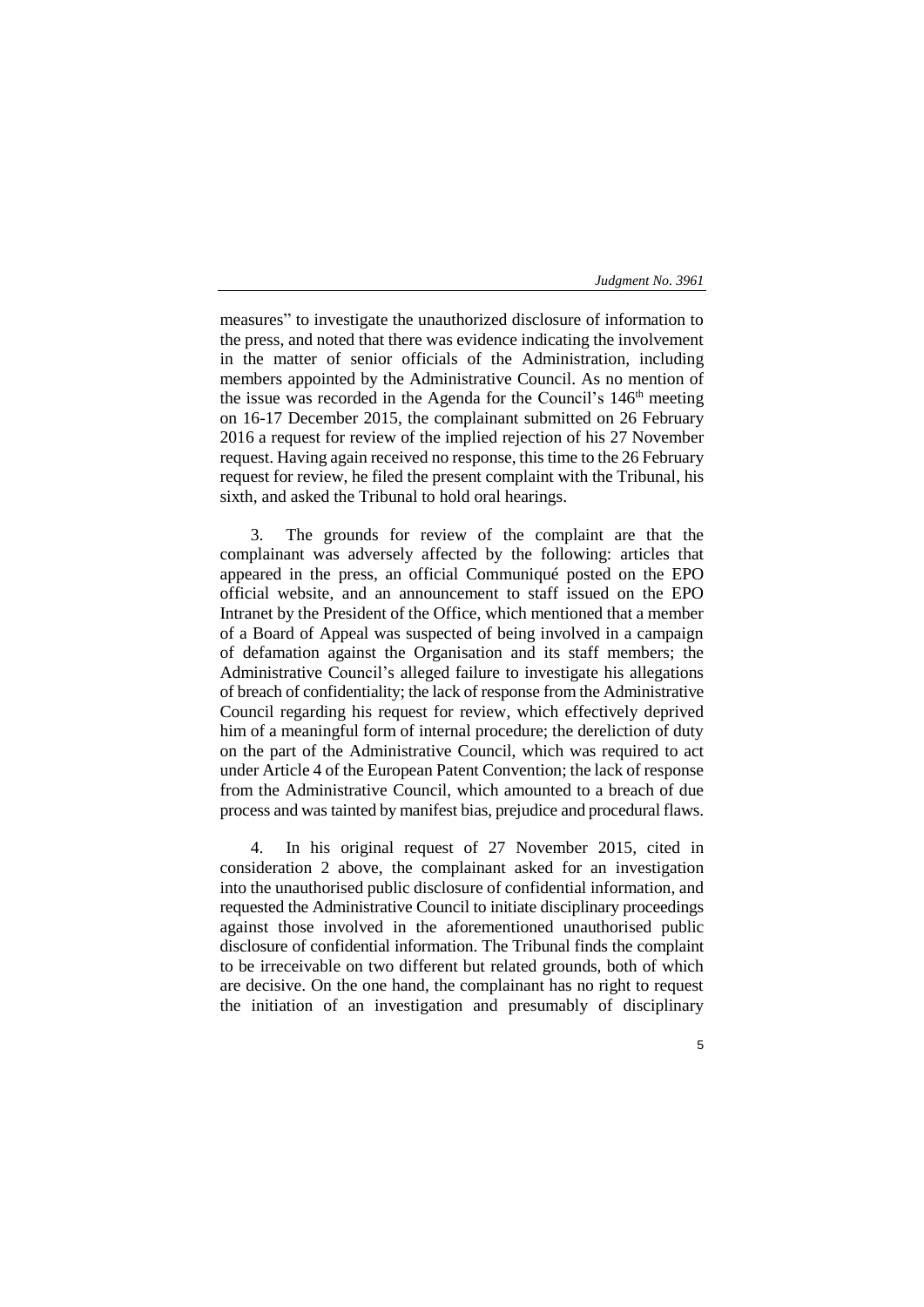proceedings against another staff member, and the EPO has no duty to reply to such a request. That is because the complainant has no cause of action, since he would be entitled to file a complaint with the Tribunal only on the basis of his personal employment relationship with the EPO by challenging measures which concern him personally on account of his status as an EPO permanent employee. The complainant is challenging the Administrative Council's refusal to take measures that do not concern him personally and which would only serve to defend the general interests of the Organisation, such as good administration, efficiency and impartiality (see Judgments 3427, under 33, 2387, under 3, and 1899, under 3). As the EPO noted in its reply, the Tribunal stated in Judgment 1899, under 3, that "[d]isciplinary relations between an organisation and a staff member do not directly concern other members of staff or affect their position in law. Consequently, a decision regarding a disciplinary inquiry or a disciplinary measure relating to one staff member will not adversely affect other staff, so the latter will have no cause of action for challenging a disciplinary sanction or a refusal to impose one." On the other hand, once the ongoing disciplinary proceedings against the complainant have concluded and a final decision within the meaning of Article VII of the Statute of the Tribunal has been delivered, the complainant may then challenge that decision and any part of the proceedings. In the meantime, in the absence of a final challengeable decision, this complaint is premature. Consistent case law holds that procedures may include many steps which lead to a final, impugnable decision, but those steps cannot be challenged separately. To allow otherwise would open procedures to a senseless and paralysing number of individual appeals that would serve no useful purpose (see Judgments 3876, under 5, 3700, under 14, 3433, under 9, and 3512, under 3).

5. Considering the irreceivability of the main issue, the Tribunal shall not entertain any of the other incidental issues raised in the complaint, as they do not play a decisive role. The other issues raised include decisions that are being challenged in separate complaints, as well as elements that relate to the ongoing disciplinary proceedings mentioned above.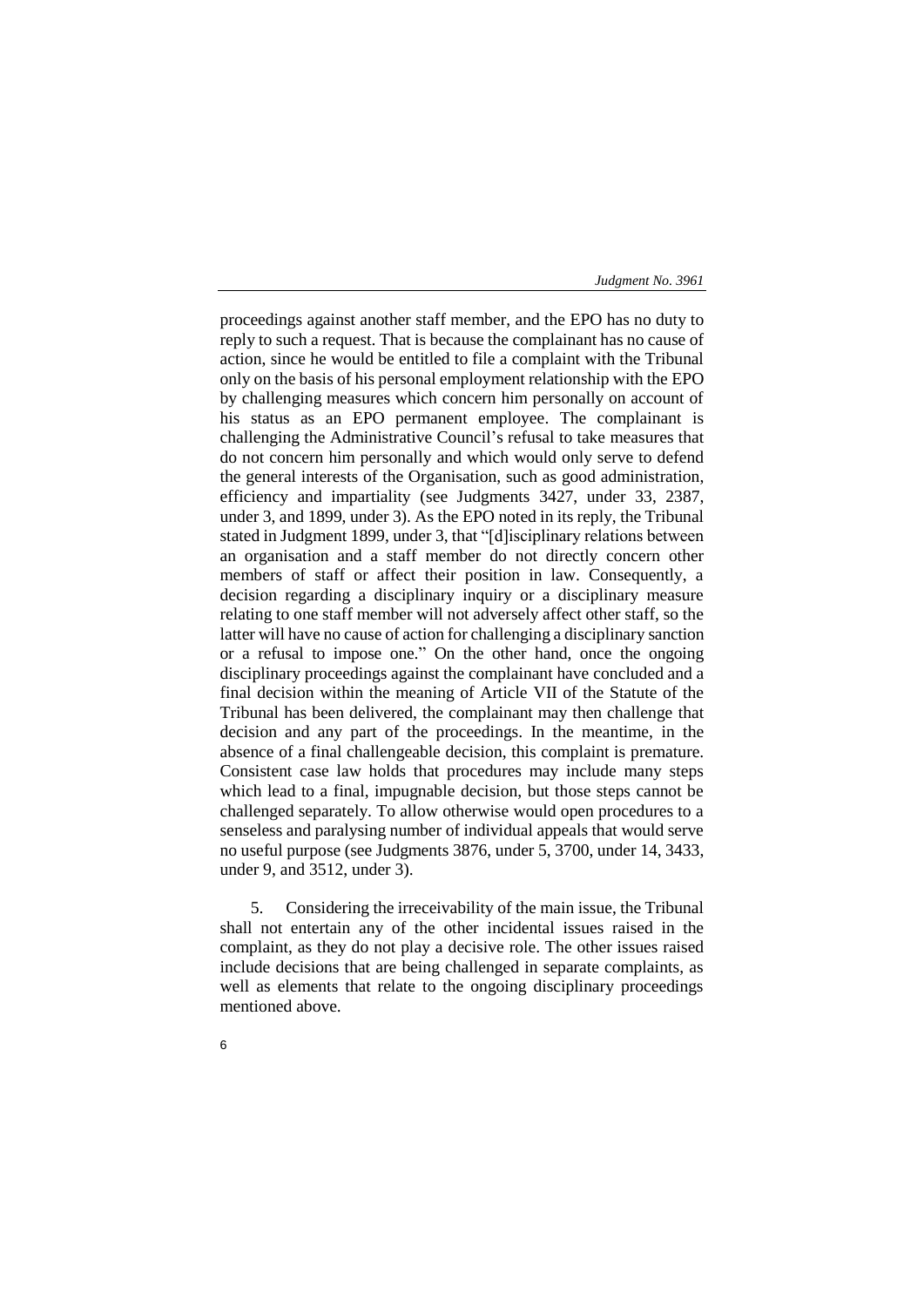| Judgment No. 3961 |
|-------------------|
|-------------------|

Also, as the written submissions are sufficient to reach a reasoned decision on the complaint, the request for oral proceedings is denied.

The EPO submits that there was no justification for filing the underlying request for review or for bringing the present complaint. In its reply, it notes that the complainant has, at the time of filing, three separate complaints against the disciplinary procedures that are still pending. It cites Judgment 1884, stating that the Tribunal's case law has it that the unnecessary filing of multiple complaints absorbs the Tribunal's resources and "impede[s] its ability to deal expeditiously and fully with the many meritorious complaints that come before it. They are also, of course, costly and time-wasting for the defendant organization" (see Judgment 1884, under 8). The EPO asks the Tribunal to reject the complainant's request for costs, in light of the fact that the complainant has multiplied proceedings in respect of a single disciplinary procedure which has not yet concluded. By way of a counterclaim, it asks the Tribunal to consider whether the complainant should be required to bear part of the financial burden it has incurred in these proceedings.

7. The Tribunal shall not order the complainant to pay costs because, notwithstanding the fact that he has filed multiple complaints with duplicate requests, the present complaint cannot be regarded as vexatious by reason of its irreceivability.

# DECISION

For the above reasons,

The complaint is dismissed, as is the EPO's counterclaim.

In witness of this judgment, adopted on 26 October 2017, Mr Giuseppe Barbagallo, President of the Tribunal, Ms Dolores M. Hansen, Judge, and Mr Michael F. Moore, Judge, sign below, as do I, Dražen Petrović, Registrar.